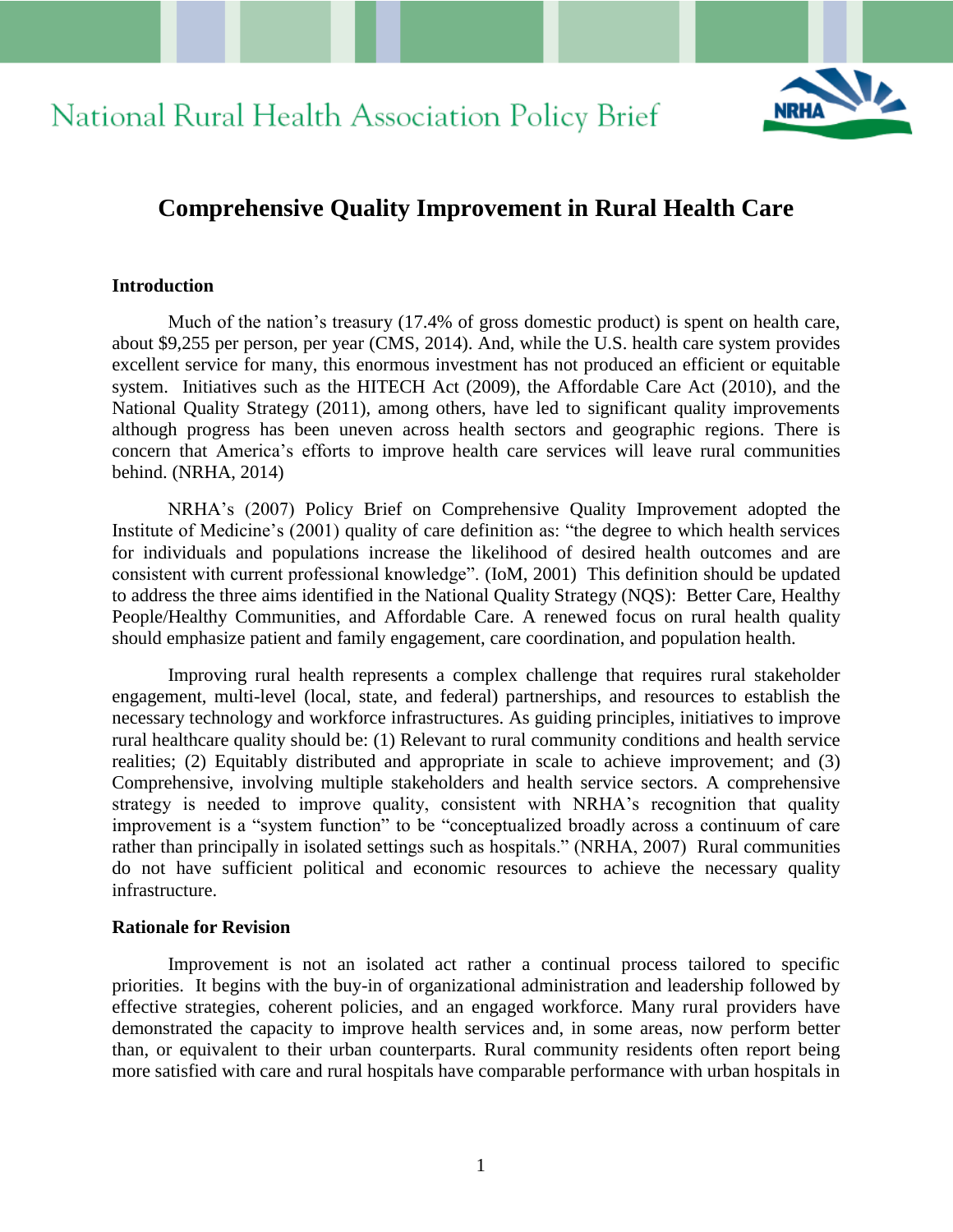quality, patient satisfaction, and operational efficiency for the type of care provided (iVantage, 2014).

However, many rural health providers, especially the smaller, independent facilities that operate in remote geographic regions, face significant financial and operational barriers that make it difficult to demonstrate improvement. These providers operate with limited financial resources, under-developed information systems, and professional staff who must address the growing number of federal regulations that were created to insure quality but have often, become a burden. The majority of rural hospitals now publically report quality metric data but the information they are asked to provide is not always relevant to their clinical services and does not always help the provider improve clinical services. The volume of quality metrics has grown together with the number of data requests, which has become a burden. With federal incentive support, information technology systems are being updated. However, the start-up and maintenance costs have continued to escalate and rural providers are concerned that the financial penalties associated with Meaningful Use standards, scheduled to begin in 2015, will exacerbate the fragile financial conditions. The following table identifies four steps to help guide rural health service improvement.

| <b>Step</b> | <b>Domain</b>            | <b>Activity</b>                                                                                                                       |
|-------------|--------------------------|---------------------------------------------------------------------------------------------------------------------------------------|
| 1.          | Community<br>Engagement  | Engage stakeholders; encourage local service coordination;<br>strengthen state and national policy partnerships.                      |
| 2.          | Strategic<br>Assessment  | Adopt a rational measurement strategy that highlights care<br>coordination; focus on service priorities and relevant quality metrics. |
| 3.          | Technology<br>Deployment | Help providers adopt electronic medical records and participate in<br>health information exchange; develop telemedicine networks.     |
| 4.          | Workforce<br>Development | Ensure adequate health workforce; use of best practice.                                                                               |

# **Table 1. Steps to Improve Rural Health**

## **Step #1: Engage stakeholders; encourage local service coordination; strengthen national policy partnerships.**

Patients and their family members are the principal stakeholders and should be at the center of quality improvement efforts. High quality patient care requires communication with the patient community and coordination among multiple service providers.

## **Step #2: Adopt a rational measurement strategy that highlights care coordination; focus on local service priorities and relevant quality metrics.**

During the past decade, there has been a rapid expansion in the number of measures that can be used to evaluate health service quality. Unfortunately, many of these measures are not relevant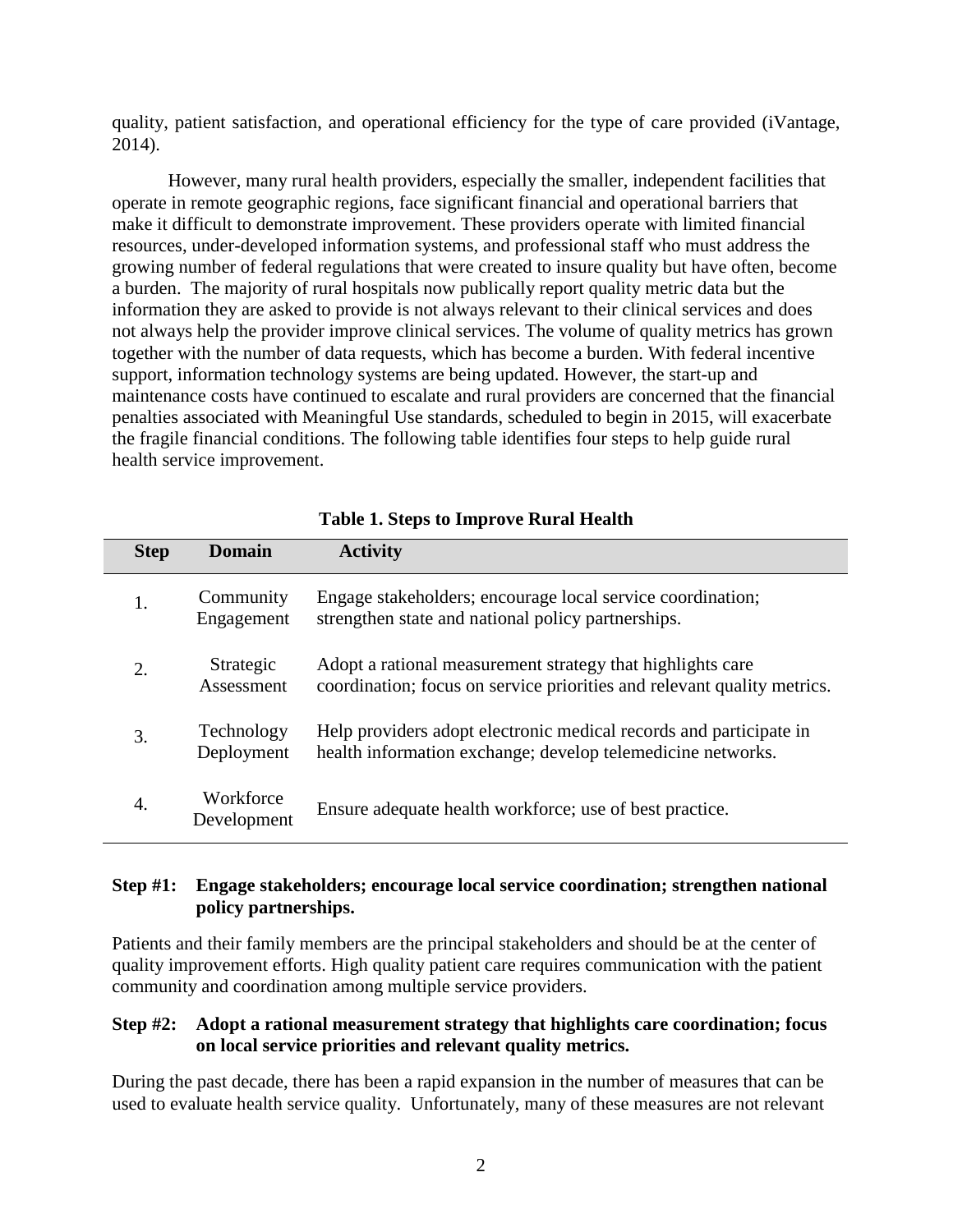to rural provider organizations (Casey & Moscovice, 2012). It is important to develop metrics that clearly measure and highlight quality improvement in rural areas

#### **Step #3: Help providers adopt electronic medical records and participate in health information exchange; develop telemedicine networks.**

Advances in technology have been shown to improve access to rural health services. This includes electronic medical records and telemedicine networks. Removal of barriers and regulations that restrict adoption of these technologies is necessary for rural health to improve.

#### **Step #4: Ensure adequate health workforce; use of best practice.**

More than 60 percent of all health professional shortage areas, covering all professional services, are in rural areas (Council of State Governments, 2011). It's time to invest in alternative workforce models that better serve rural communities.

#### *Additional Considerations:*

The Institute of Medicine (IOM) began promoting quality improvement initiatives in 1996 with the release of *America's Health in Transition: Protecting and Improving Quality* which led to the IOM Quality Chasm aims of health care: safe, effective, timely, efficient, equitable and patient-centered (IOM, 2014). Overall, the IOM's quality improvement initiatives led to the promotion of patient safety, adequate access to appropriate healthcare services, and improving patient outcomes. In addition to the IOM, the Institute for Healthcare Improvement (IHI) has developed a "Triple Aim" framework that serves to optimize health system performance by focusing on quality as one of the three aims (IHI, 2014).

Rural healthcare providers may find a close collaboration with their state's Quality Improvement Organization (QIO) beneficial. A QIO is comprised of individual who are experts in health quality, healthcare providers, and consumers with the intent of improving the quality of care provided to Medicare beneficiaries (Centers for Medicare and Medicaid, 2014). The QIO in each state works under the direction of the Centers for Medicare and Medicaid Services to assist healthcare providers in the areas of quality improvement and review of quality concerns to protect Medicare beneficiaries (Centers for Medicare and Medicaid, 2014).

Rural healthcare providers should consider interprofessional collaborations across the healthcare system to promote evidence-based practices to support quality improvement, in addition to creating environments that encourage a continuous process of learning and improvement (Center for Quality Improvement and Patient Safety, 2012). The utilization of clinical practice guidelines may assist rural healthcare providers in providing optimal patient care through assessing the benefits and potential harms of various treatment options (IOM, 2011). The utilization of innovative models of care delivery, such as telehealth, should also be considered in the quality improvement of rural health care (American Telemedicine Association, 2013). Other models of care delivery that focus on patient-centered care and care coordination should also be evaluated in the desire for quality improvement (Commission for Case Management Certification, 2010). The utilization of toolkits for rural care coordination can assist rural healthcare providers with the identification and implementation of a care coordination program that will provide resources and best practices (Rural Assistance Center, 2014).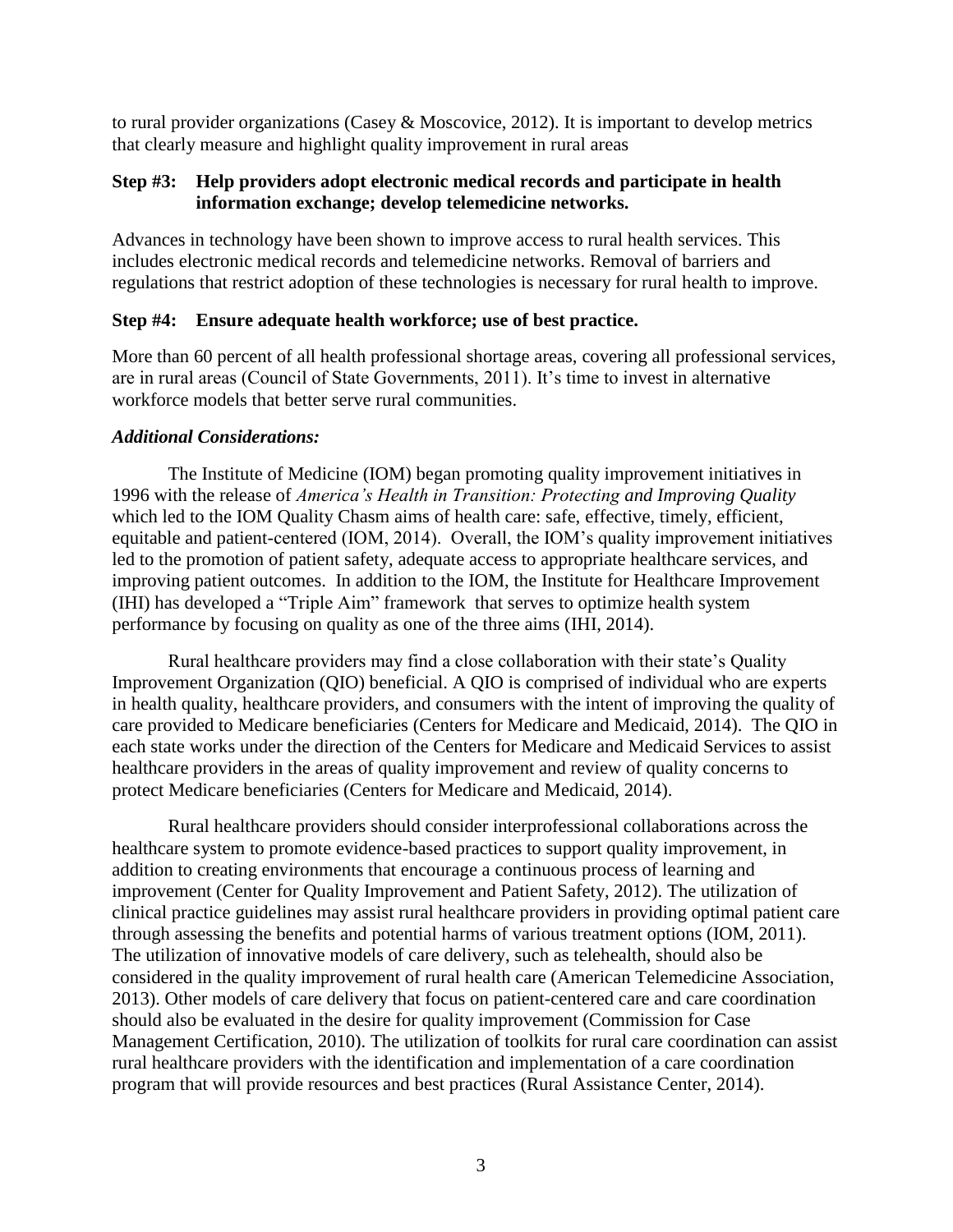#### *Patient Considerations*

The direct engagement of patients has the potential to significantly improve knowledge and patient health outcomes. In order to meet the requirements of Meaningful Use Stage 2, healthcare providers are required to provide patients with electronic access to important information relevant to their healthcare needs. Patients should have the capability to view and download information from their electronic health record such as lab results, medical visit summaries, and patient education and resources.

However with all new processes and technologies, there are concerns regarding implementation, privacy issues, and ease of use for patients. Many patients will welcome this change and will have the technological savvy to utilize the patient portal to enhance their healthcare. Others may need basic training and/or lack access to the required technology. According to the 2011 U.S. Census, 75.6% of households reported having a computer in their homes. However, for people 55 and older, the percentage drops to 61.7% and only 56.9% of Blacks and 58.3% of Hispanics report having a computer in their homes (File, 2013). In rural areas, access can be even lower of poorer quality due to lack of service reach or not being able to afford the technology due to poverty. Additional training at the healthcare provider's office may be required for patients with low literacy or low health literacy. There also may need to be a dedicated computer for those patients who do not have access to the technology and/or needing additional assistance navigating the patient portal.

#### *Policy Recommendations*

- Partner with the Federal Office of Rural Health Policy for the purpose of recommending a limited core set of population health quality metrics relevant to rural health improvement.
- Partner with rural health service advocacy groups to encourage the Center for Medicare and Medicaid Services (CMS) to adopt a rational quality reporting strategy for rural health providers with a limited, essential core group of quality measures. Evaluate methods to conduct risk adjustment using rural sensitive methods.
- Provide advocacy to ensure that rural health providers are a priority service target to receive technical assistance through the nation's Quality Improvement Organizations. Ensure rural health providers are identified to receive priority service in future (CMS) Scopes of Work).
- Allow greater flexibility in government mandates for rural health providers to achieve Meaningful Use.
- HRSA should be encouraged to coordinate efforts with CDC and CMS open funding streams to support cross-over collaboration among its various health service and training programs to encourage inter-organizational collaboration on quality. There should be greater linkages across categorically-funded programs in support of population health quality initiatives.
- Additional funding support is needed to evaluate how health service quality is affected by greater use of alternative health service providers.
- Telemedicine Support H.R. 2001 for the Department of Veterans Affairs and H.R. 3077 for Medicare to help create a "one-state" rule for licensure.
- Telemedicine Support H.R. 3306, the Telehealth Enhancement Act, as a package of priority, incremental improvements for Medicare and other federal programs.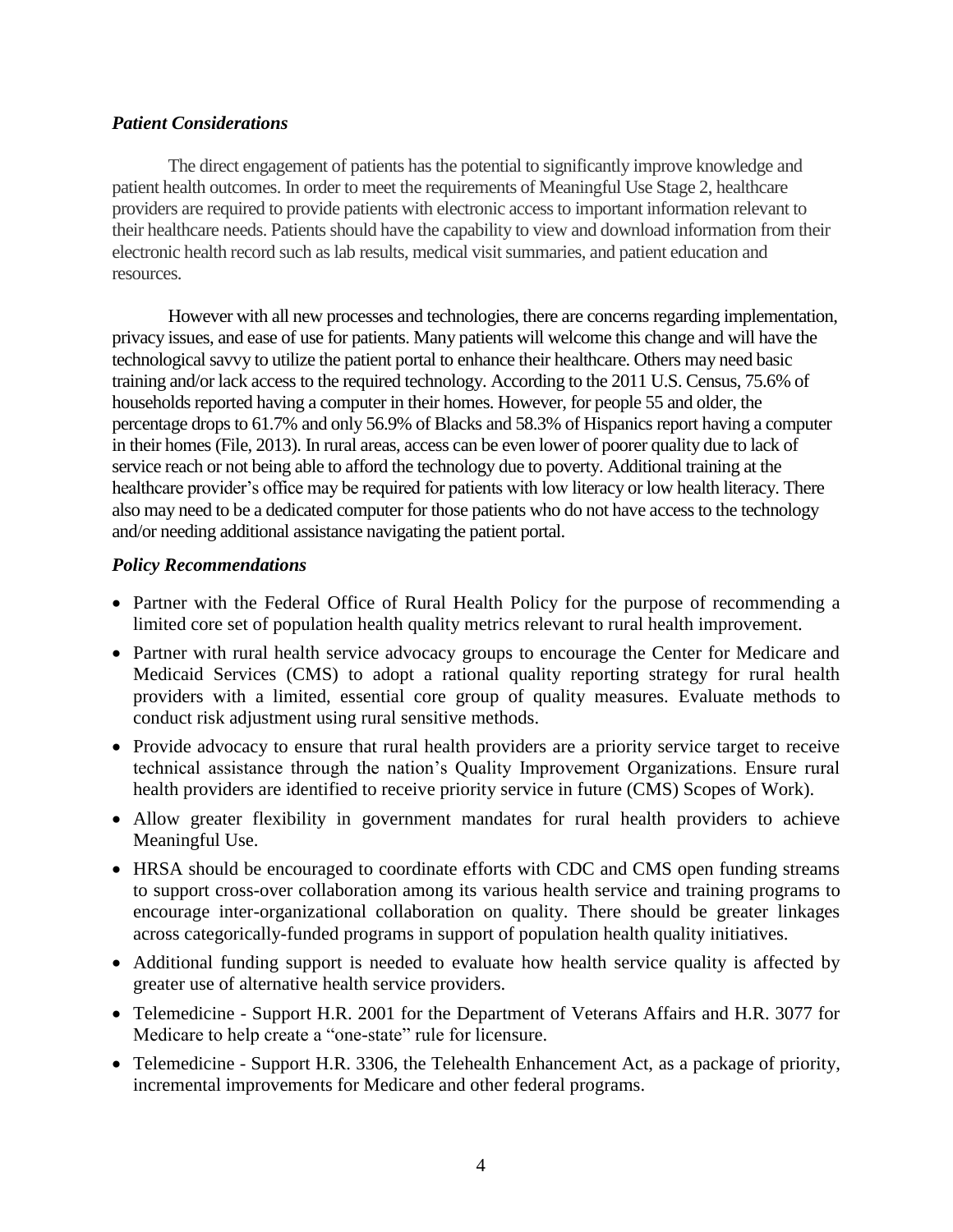- Provide funding to rural providers and hospitals to support the technology, training and staff to allow patient portal access for patients who do not have direct access to computers.
- Establish best practices to ensure patient privacy and protection of patient information.
- Provide low-literacy and low health literacy materials and develop community-based training to assist patients and to encourage patient engagement.
- Design patient portals to allow access to low literacy and low health literacy patients.
- Provide funding to national leadership to develop rural-relevant strategies, techniques, and best practices.
- Actively educate the membership about organizational culture and the value of community engagement and consumer participation in rural health care development and decisionmaking.
- Provide funding to enable the continuing development of an information infrastructure.
- Support utilization of evidence-based guidelines by rural healthcare providers to promote best practices, improve quality of care to promote safety and produce positive patient outcomes.
- Develop collaborations with QIOs to support quality improvement projects in rural healthcare facilities.
- Implement models of care delivery that promote effective team-based communication and care coordination between rural healthcare providers and metropolitan healthcare providers such as case management models, telehealth models, and patient-centered models.
- Utilization of rural care coordination tool kits to identify resources and best practices.

## *Continuing Recommendations*

- Advocate with Congress and major foundations to fund Institute of Medicine rural demonstration projects and the creation of the rural quality commission, and participate in detailed language for legislation.
- Quality Improvement Organizations should be properly funded and directed to establish rurally appropriate quality assessment tools and appropriate staff for rural education.
- National quality accrediting bodies should be challenged and assisted in establishing rurally appropriate quality assessment tools and staff education.
- Rural practitioners and institutions should be involved when health care quality measures, standards, and benchmarks are being developed.
- Any quality benchmark mandate must have been appropriately analyzed for rural impact.
- A rural impact analysis and appropriate modifications to reflect the reality of rural practice must accompany any quality outcomes linked to reimbursement.
- Support adequate number of quality rural providers and staff through recruitment, retention, and reimbursement strategies.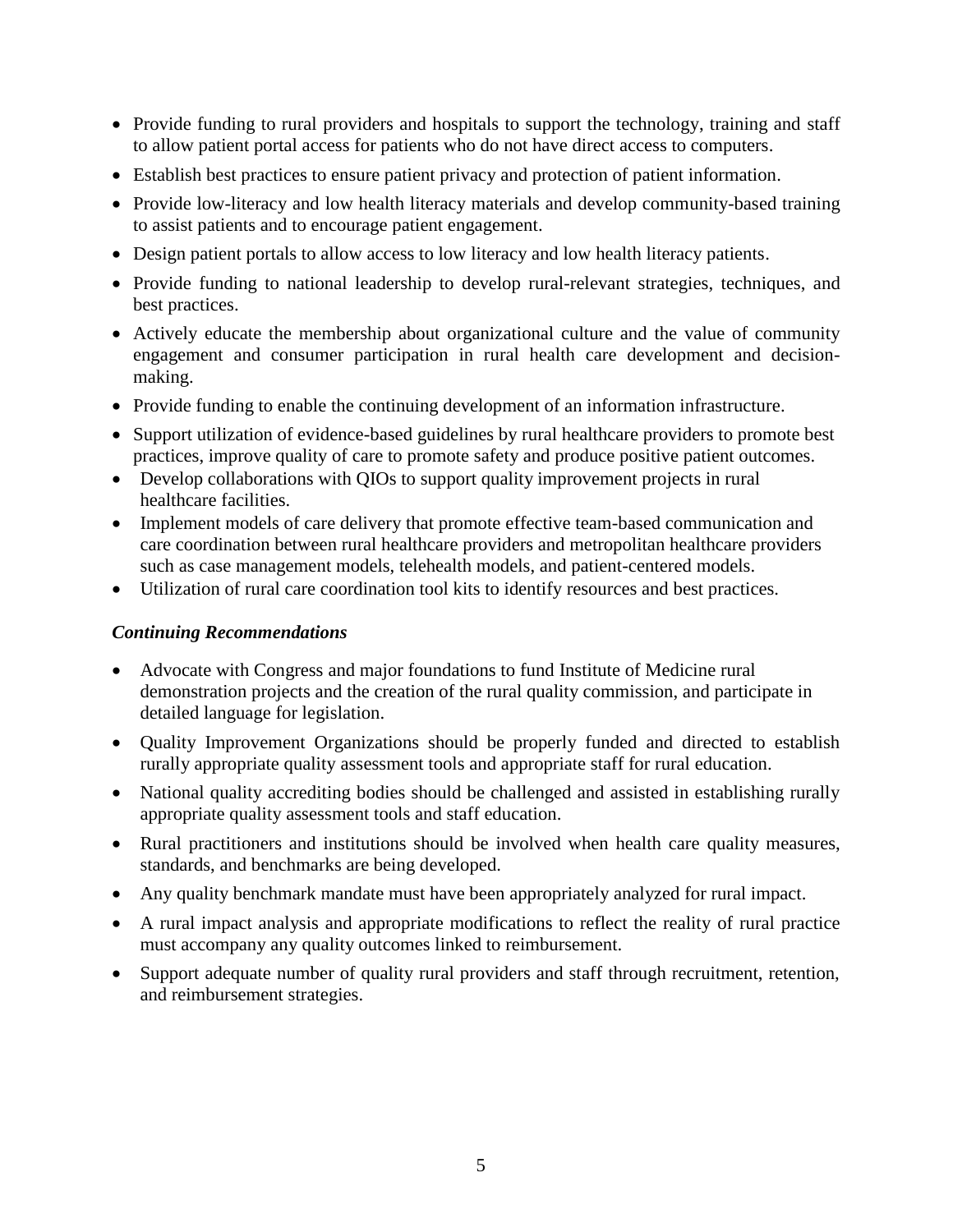#### **Conclusion**

Rural health care is not a small scale version of urban health care and improvement methods applied in larger urban health systems are not always relevant under rural service conditions. Successful rural improvement models exist and should be replicated in other rural communities.

Significant progress has been made during the past decade in improving the quality of rural health services. However, quality improvement in rural healthcare must be a continuous process. Rural health improvement will not be achieved by chance, but by a well-designed strategy supported by a commitment from rural healthcare providers and health-related organizations. The National Quality Strategy offers a useful framework to proceed, however the tactics should be tailored to address rural community needs. NRHA can play an essential role to ensure that local, state, and federal partnerships are strong, committed, and aligned to support comprehensive quality improvement strategies and infrastructure that is needed to promote continuous quality improvement in rural healthcare.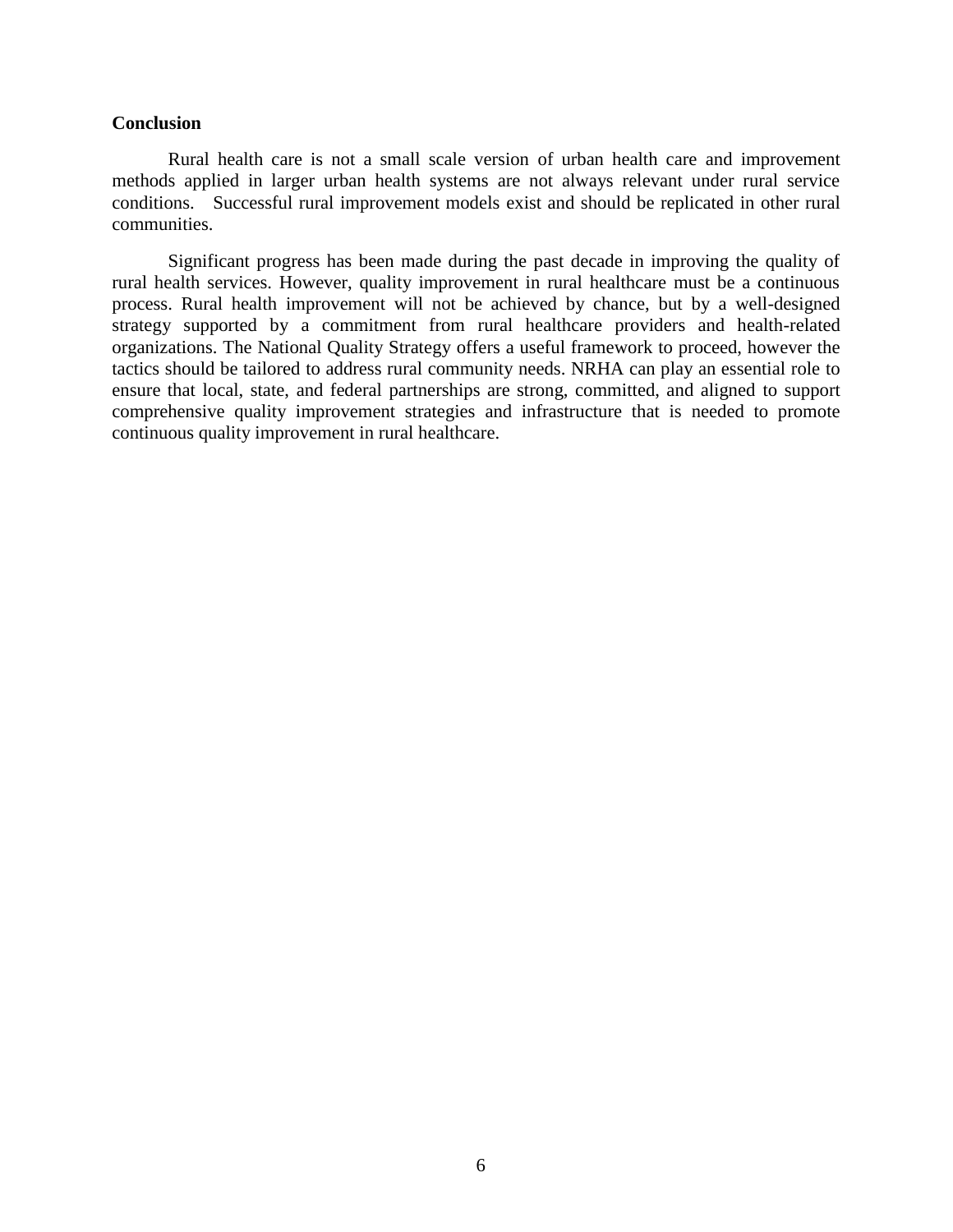#### **References**

National Health Expenditure Fact Sheet. Center for Medicare and Medicaid Services. [http://www.cms.gov/Research-Statistics-Data-and-Systems/Statistics-Trends-and-](http://www.cms.gov/Research-Statistics-Data-and-Systems/Statistics-Trends-and-Reports/NationalHealthExpendData/NHE-Fact-Sheet.html)[Reports/NationalHealthExpendData/NHE-Fact-Sheet.html.](http://www.cms.gov/Research-Statistics-Data-and-Systems/Statistics-Trends-and-Reports/NationalHealthExpendData/NHE-Fact-Sheet.html) Page last modified 12/03/14

National Rural Health Association. (2007). *Comprehensive Quality Improvement in Rural Health Care.* Washington DC: NRHA Government Affairs Office.

IOM (Institute of Medicine). 2005. *Quality Through Collaboration: The Future of Rural Health Care*. Committee on the Future of Rural Health Care. Washington DC: National Academies Press.

U.S. Department of Health and Human Services. *National Quality Strategy. Better Care. Affordable Care. Healthy People / Healthy Communities. Working for Quality: Achieving Better Health and Health Care for All Americans*. September, 2014.

IOM (Institute of Medicine). 2012. *Primary Care and Public Health: Exploring Integration to Improve Population Health*. Washington, DC: The National Academies Press.

Casey MM, Moscovice I., Klingner J., Prasad S.. Rural Relevant Quality Measures for Critical Access Hospitals. The Journal of Rural Health 29 (2013) 159–171. 2012 National Rural Health Association.

National Rural health Association. (January 2012) *Public Reporting of Quality by Critical Access Hospitals: The Key Issues.* Washington DC: NRHA Government Affairs Office.

USA Today, 2014. Rural Hospitals in Critical Condition: Rural Hospitals Serve Many of Society's Most Vulnerable. O'Donnell, J. and Ungar, D.

Health Care Workforce Shortages Critical in Rural America. Capital Facts and Figures. The Council of State Governments, April 2011.

Agency for Healthcare Research and Quality. (2012). *National Healthcare Quality Report.*  Accessed from<http://www.ahrq.gov/research/findings/nhqrdr/nhqr12/index.html>

American Telemedicine Association. (2013). Telemedicine's impact on healthcare cost and quality. Accessed from [http://www.americantelemed.org/docs/default-source/policy/examples](http://www.americantelemed.org/docs/default-source/policy/examples-of-research-outcomes---telemedicine%27s-impact-on-healthcare-cost-and-quality.pdf)[of-research-outcomes---telemedicine%27s-impact-on-healthcare-cost-and-quality.pdf](http://www.americantelemed.org/docs/default-source/policy/examples-of-research-outcomes---telemedicine%27s-impact-on-healthcare-cost-and-quality.pdf)

Commission for Case Manager Certification. (2010). Care coordination: Case managers "connect the dots" in new delivery models. Accessed from [http://ccmcertification.org/sites/default/files/downloads/2011/4.%20Care%20coordination,%20c](http://ccmcertification.org/sites/default/files/downloads/2011/4.%20Care%20coordination,%20case%20managers%20connect%20the%20dots%20-%20volume%201,%20issue%202.pdf) [ase%20managers%20connect%20the%20dots%20-%20volume%201,%20issue%202.pdf](http://ccmcertification.org/sites/default/files/downloads/2011/4.%20Care%20coordination,%20case%20managers%20connect%20the%20dots%20-%20volume%201,%20issue%202.pdf)

Centers for Medicare and Medicaid Services. (2014). Quality Improvement Organizations. Accessed from [http://www.cms.gov/Medicare/Quality-Initiatives-Patient-Assessment-](http://www.cms.gov/Medicare/Quality-Initiatives-Patient-Assessment-Instruments/QualityImprovementOrgs/index.html?redirect=/qualityimprovementorgs/)[Instruments/QualityImprovementOrgs/index.html?redirect=/qualityimprovementorgs/](http://www.cms.gov/Medicare/Quality-Initiatives-Patient-Assessment-Instruments/QualityImprovementOrgs/index.html?redirect=/qualityimprovementorgs/)